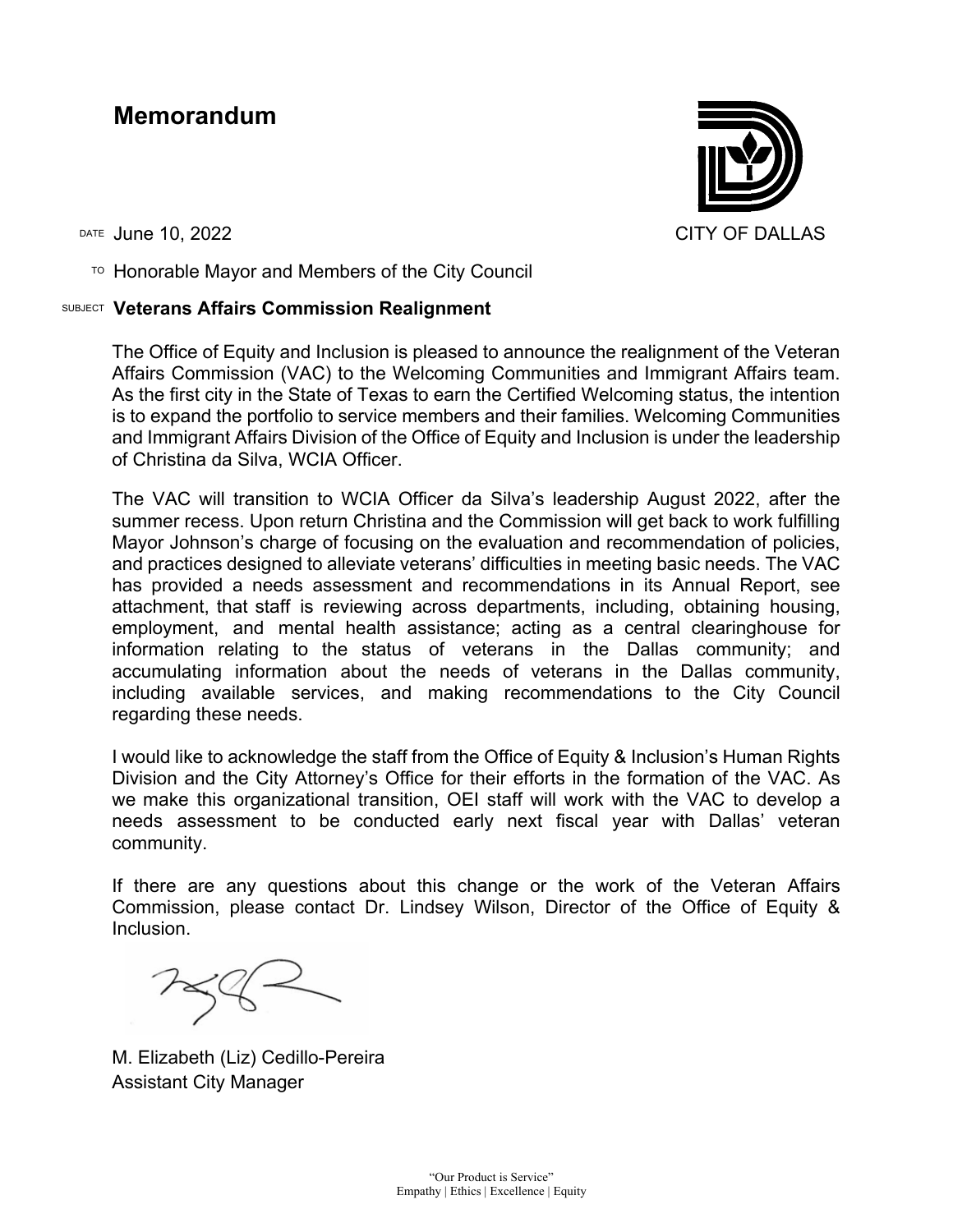#### DATE June 10, 2022 SUBJECT **Veterans Affairs Commission Realignment**

c: T.C. Broadnax, City Manager Chris Caso, City Attorney Mark Swann, City Auditor Bilierae Johnson, City Secretary Preston Robinson, Administrative Judge Kimberly Bizor Tolbert, Deputy City Manager Majed A. Al-Ghafry, Assistant City Manager Robert Perez, Assistant City Manager Carl Simpson, Assistant City Manager M. Elizabeth Reich, Chief Financial Officer Genesis D. Gavino, Chief of Staff to the City Manager Directors and Assistant Directors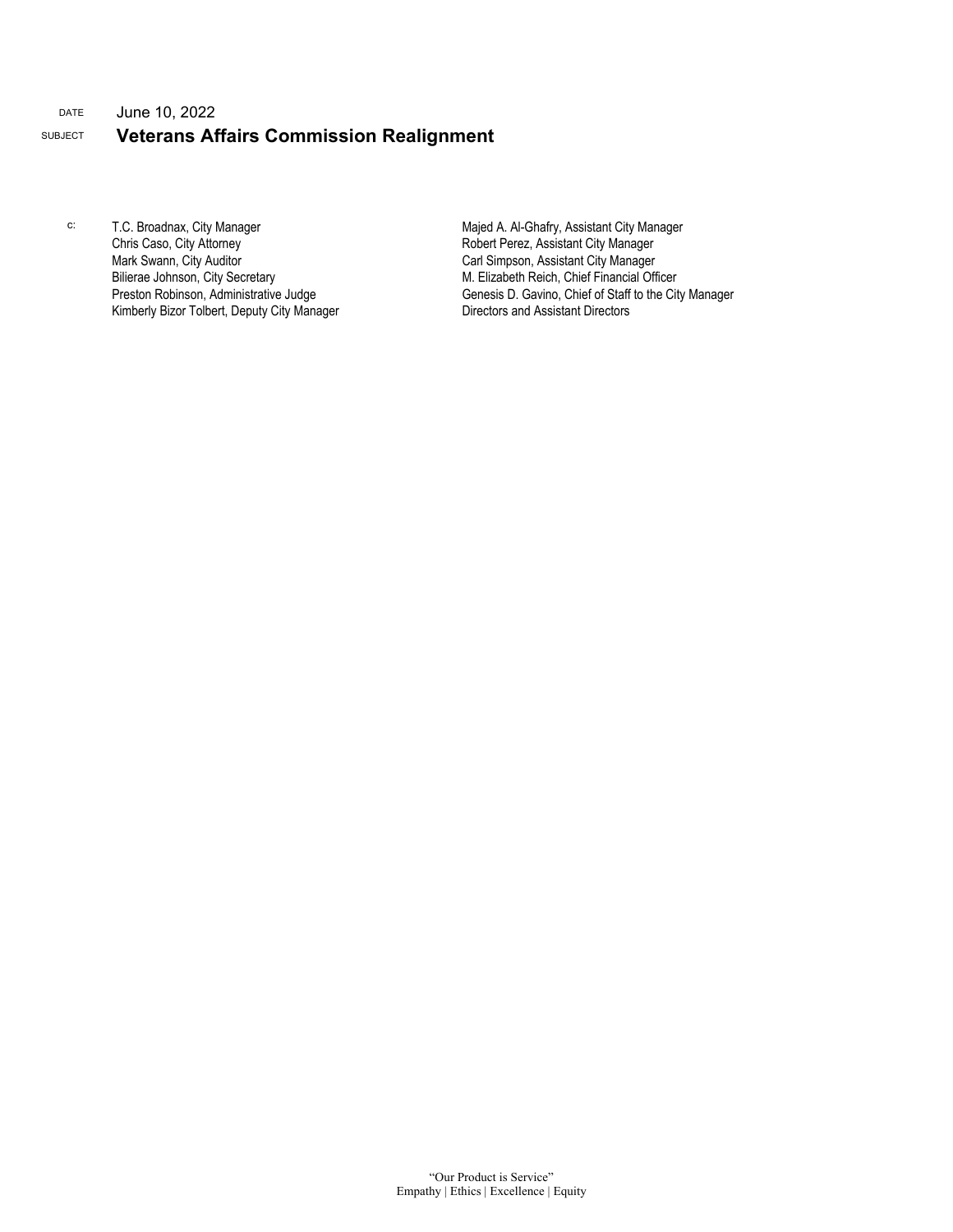

2022 JAN 31 AM IO: 26

CITY SECRETARY DALLAS, TEXAS



# City of Dallas

## Dallas Veteran Affairs Commission

# 2021 Annual Report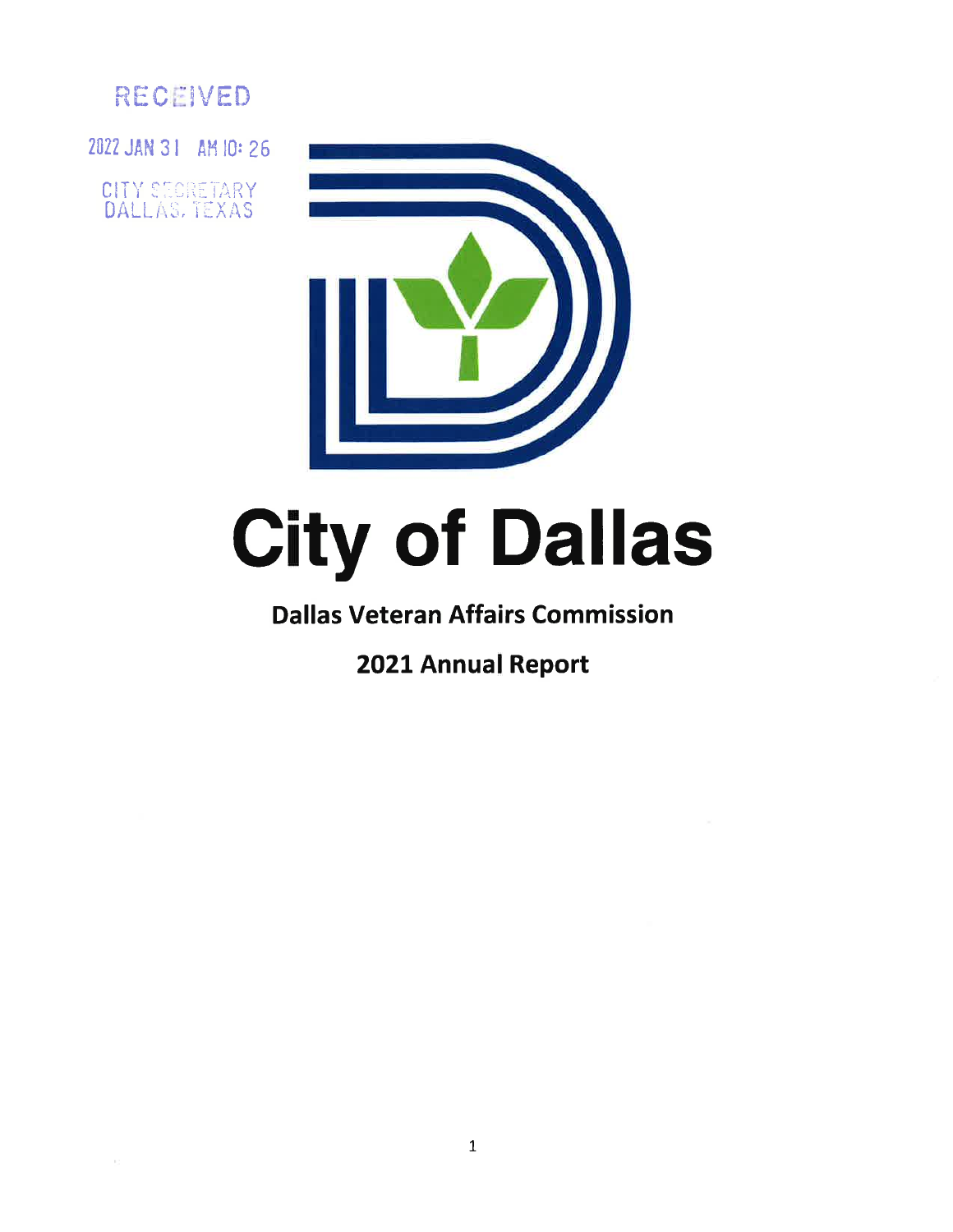## MEMORANDUM

Date: January 27,2022

To: The Honorable Mayor and City Council Members

Subject: 2021Veteran Affairs Commission (VAC) Annual Report for FYI 2020-2021

In accordance to Dallas City Code, Chapter 8, Section 1.1 (a), which states in part that, "By February 1 of each year, each board shall submit to the City Manager for distribution to the CityCouncil an annual report that has been approved by the board of its activities..." the Veteran Affairs Commission (VAC) has come together in a Monthly Meeting on January 13, 2022to discuss, finalize, vote and approve the Commission's goals and all other pertinent information necessary to complete the Annual Report document requested by the City Secretary's office.

Therefore, I am pleased to present the Annual Report for the Veteran Affairs Commission (VAC) for 202I. One of the biggest accomplishments of the Committee has been for the VeteranCommission to come together and to collect information about resources that will help our accomplishment for the upcoming year and providing continuing advice and counsel to the Mayor and City Council and the City Manager regarding services to Veterans.

The Commission looks forward to another year of service to the

City.Sincerely,

Allen R. Vaught

Allen R Vaught, Chair Veteran Affairs Commission

Attachment - Veteran Affairs Commission 2021 Annual

Reportc: T.C. Broadnax, City Manager Mary Cedillo-Pereira, Chief of Equity and Inclusion Bilierae Johnson, City Secretary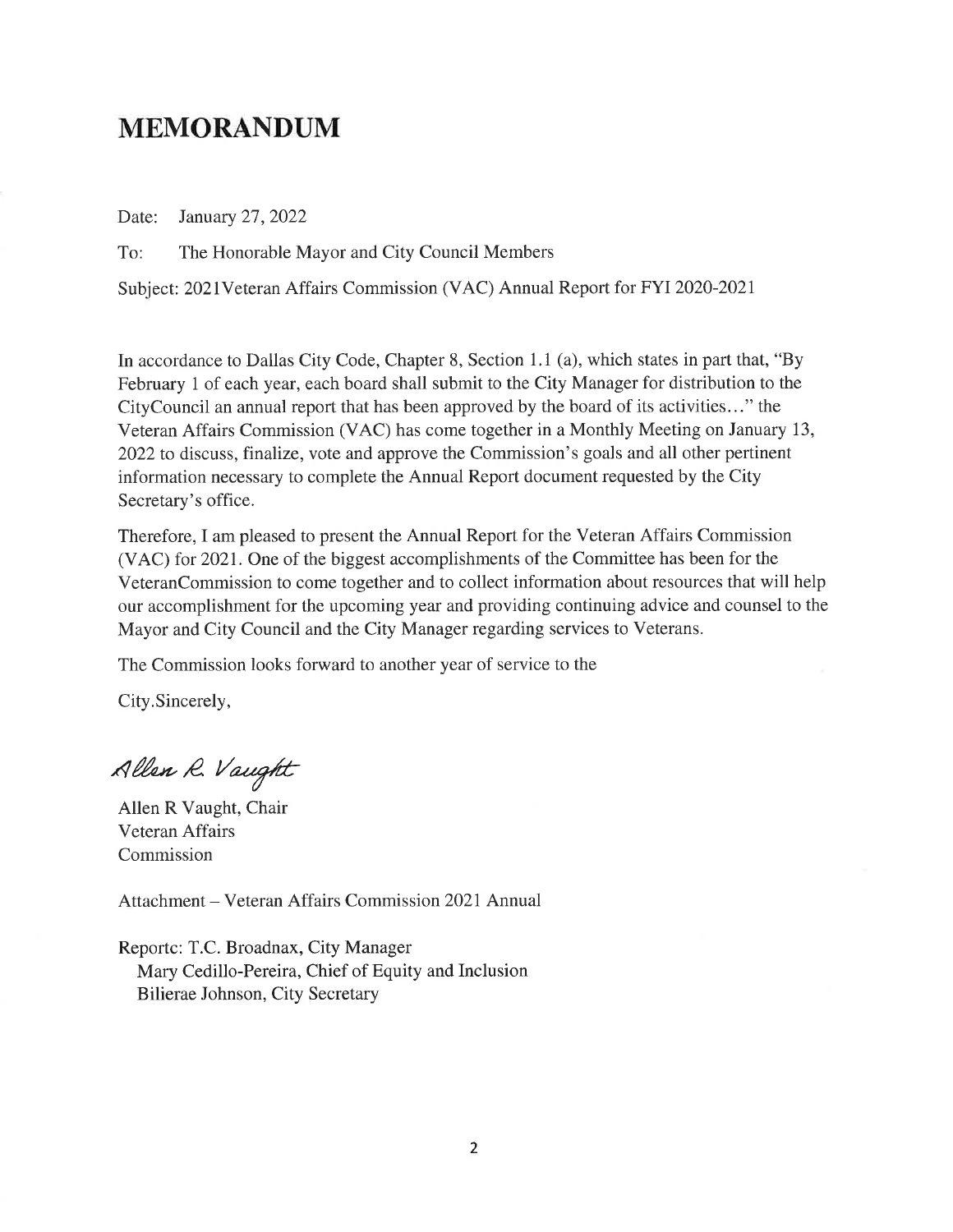#### Contents

| Potential Issues and Certain Facts Identified through Interviews and Testimony  6-7 |  |
|-------------------------------------------------------------------------------------|--|
|                                                                                     |  |
|                                                                                     |  |

 $\langle \overline{z} \rangle$ 

 $\sim$   $\sim$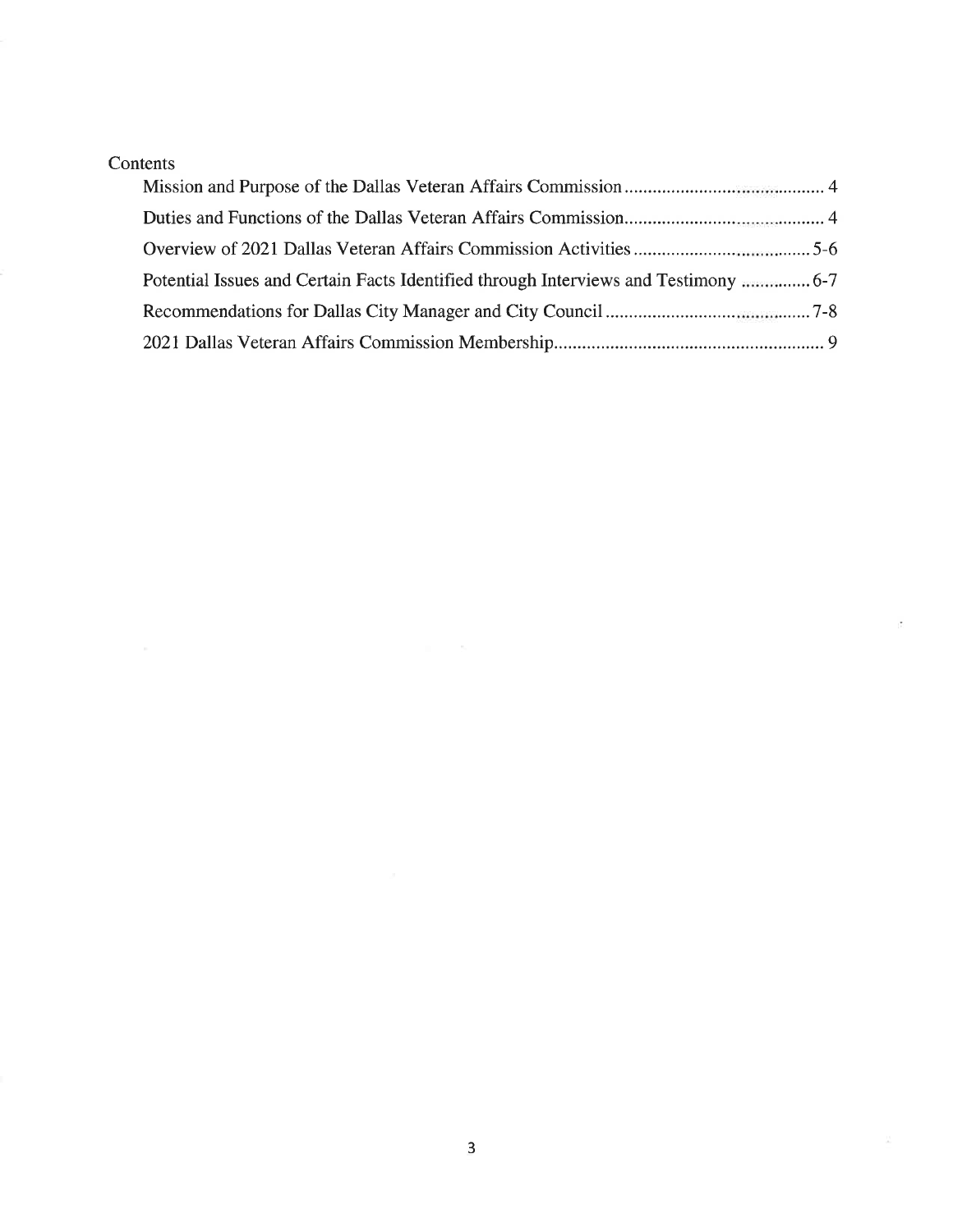#### MISSION AND PURPOSE OF THE DALLAS VETERAN AFFAIRS COMMISSION

The veteran affairs commission will represent the city's military veteran community. The veteran affairs commission must have a balanced membership reflecting an outstanding interest in or knowledge of veterans' affairs, including having knowledge about veterans' concerns, or being affiliated with a service provider to veterans, and at least four members must be currently serving or have previously served in the United States military (including the Reserves or National Guard). (City Code \$ 2-170(c)).

#### DUTIES AND FUNCTIONS OF THE DALLAS VETERAN AFFAIRS COMMISSION

Pursuant to Section 2-171 of the Dallas City Code, the Dallas Veteran Affairs Commission shall act as an advisory body to the City Manager and the City Council and shall:

(1) evaluate and recommend programs, policies, and practices designed to alleviate veterans' difficulties in meeting basic needs, obtaining housing, employment, and comprehensive mental health assistance;

(2) act as a central clearinghouse for information relating to the status of veterans in the Dallas community;

(3) accumulate information about the needs of veterans in the Dallas community, including available services, and make recommendations to the city council regarding these needs;

(4) recommend ways to:

(A) educate the community on:

(i) the status of veterans' rights and needs; and

(ii) veterans' contributions to our community; and

(B) promote awareness among the public and private sector of veterans' full potential and of the importance of veterans' contributions to the development of the community; and

(5) identify and review the entire range of services available to veterans, and recommend ways to:

(A) strengthen existing services and pursue new services for veterans;

(B) promote collaboration between service providers; and

(C) expand resources available to veterans.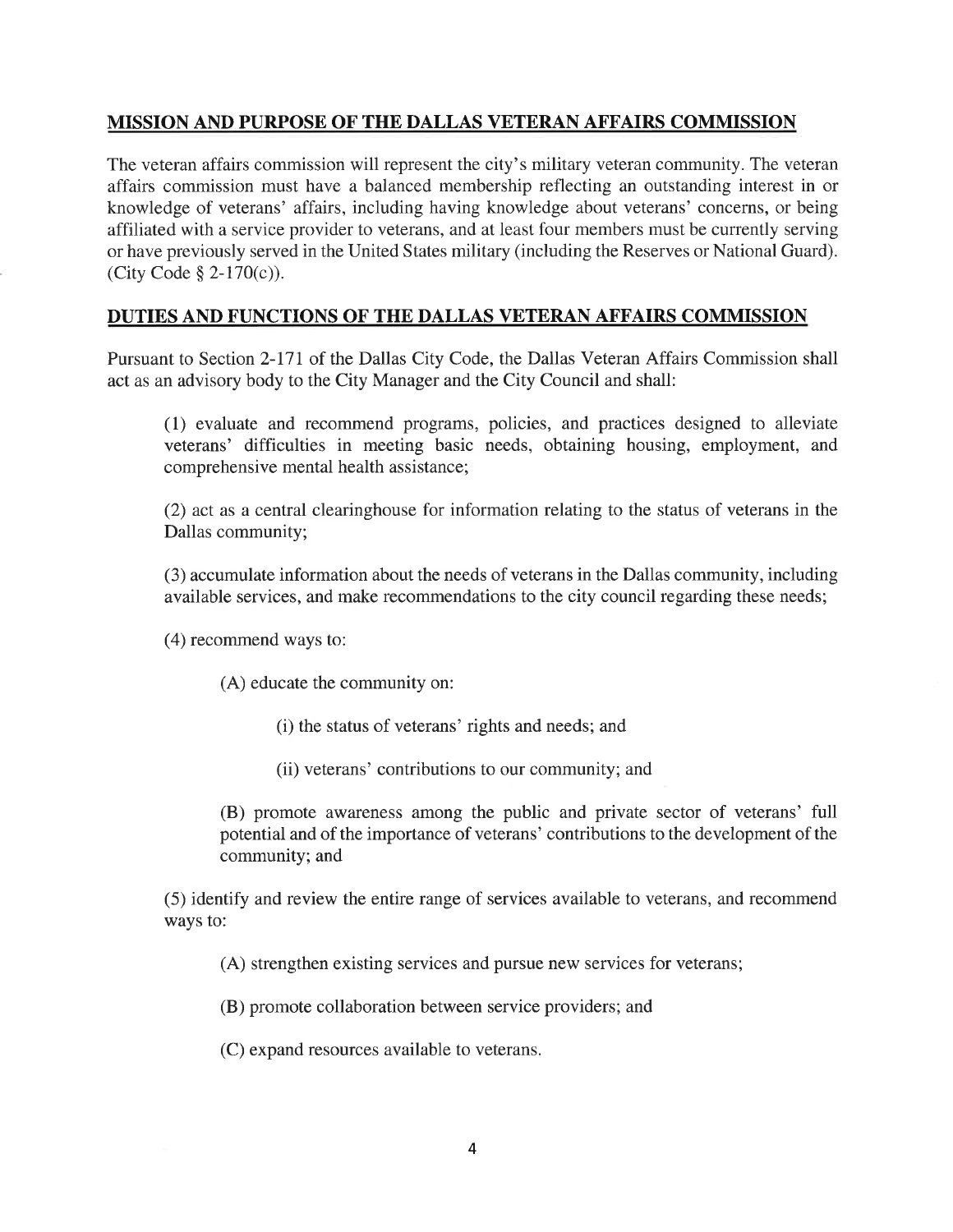#### OVERVIEW OF 2021 DALLAS VETERAN AFFAIRS COMMISSION ACTIVITIES

The Commission was newly created in 2021 and thus was unable to conduct business until late in the calendar year when a sufficient quorum of Commissioners had been appointed by City Council.

The Commission meets on the second Thursday of each month unless such date is a local, state, or nationally recognized holiday. The Commission does not meet in July.

The Commission decided to make its initial focus on veterans' needs, available resources, and missing resources relative to:

- (1) housing, to include homelessness,
- (2) health care, to include mental health, and
- (3) jobs.

At its hybrid meetings held virtually and in-person during the year, the Commission received briefings from the following persons. Time is also allotted for public comment at the beginning of each meeting and at other relevant times during each meeting.

- Dr. Stephen R. Holt, Executive Medical Center Director, Department of Veterans Affairs, Dallas Veterans Affairs Medical Center ("Dallas VAMC"), discussed Dallas VAMC resources, needs, and opportunities for coordination with the City of Dallas to assist with veterans' issues.
- <sup>a</sup> Eric D. Jacobsen, Associate Director, Dallas VAMC, discussed Dallas VAMC medical services.
- Dr. Steven Bender, Chief of Comprehensive Mental Health, Dallas VAMC, discussed Dallas VAMC mental health services.
- Ken Waterson, President, Veterans Resource Center (VRC) discussed VRC services, gaps in service delivery and possible synergies for better coordination of services with the assistance of the City of Dallas a
- James Henderson, Interim Director and Lead Case Manager, Dallas County Veteran Services discussed the limitations his organization has in assisting with Veteran benefit claims and coordination with other Veterans Service Organizations. a
- Senior Director of Veteran Initiatives, Sean M. Hanna talked to the Commissioners on health care for Veterans. He discussed about Veteran Affairs programs, services, healthcare, and advocacy help to the Veteran Affairs. a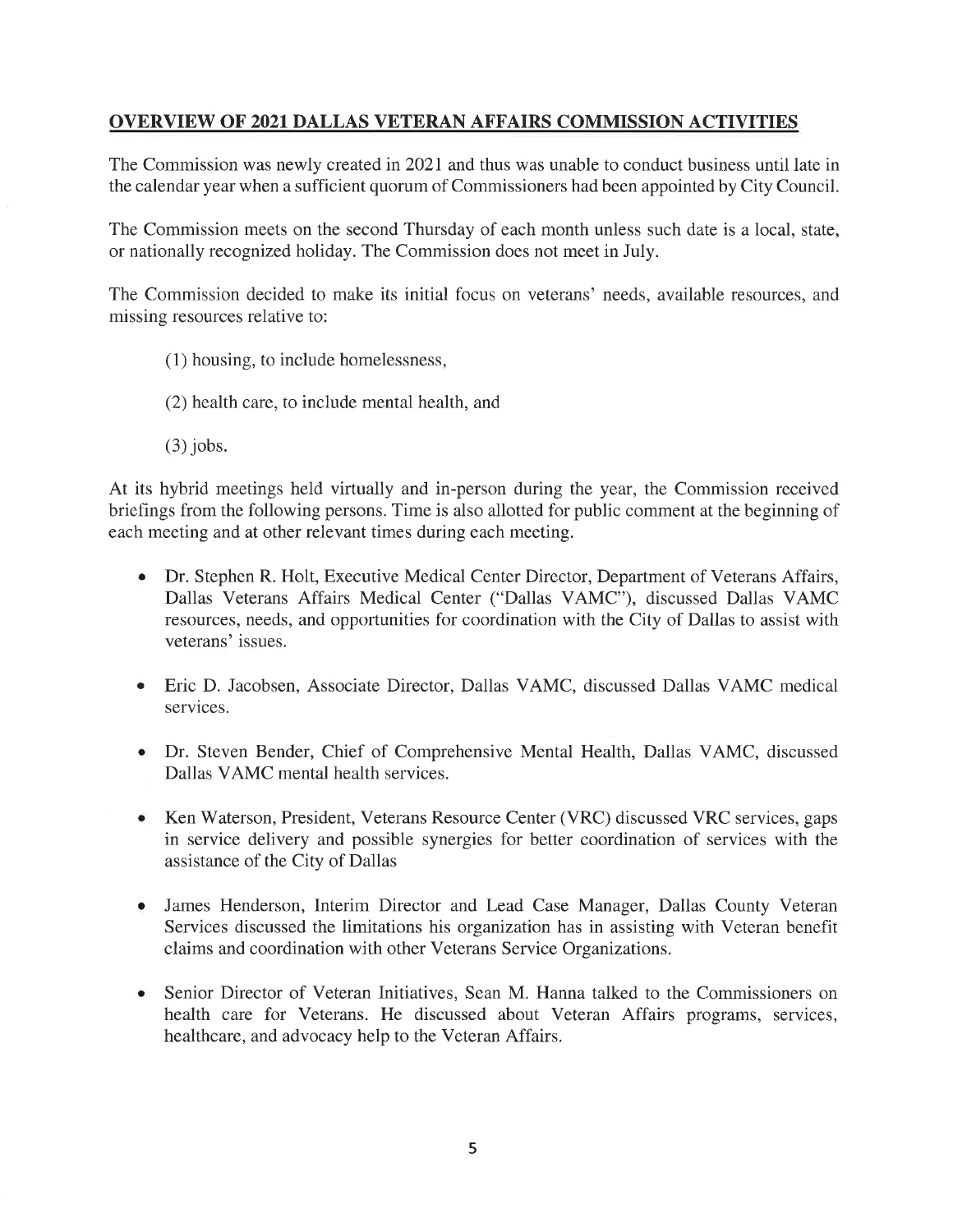- Senior Assistant City Attorney, Bertram Vandenberg trained the Commissioners on Texas Open Meetings Act (TOMA). Chapter l2A Code of Ethics training was presented by Senior Assistant City Attorney, Laura Morrison. a
- Senior Assistant City Attorney, Marichelle Samples trained the Commissioners on  $\bullet$ attendance, quorum, and creation of sub committees.

#### POTENTIAL ISSUES AND CERTAIN FACTS IDENTIFIED THROUGH INTERVIEWS AND TESTIMONY

- Data cards were provided to the Dallas Police Department by the Department of Veterans Affairs, Dallas Veterans Affairs Medical Center ("Dallas VAMC") that identified resources available to veterans in distress prior to the COIVD-19 pandemic. For unknown reasons, those cards are no longer provided.
	- o Data cards identifying resources for veterans in distress should be provided to the Dallas Police Department and expanded to the Dallas Fire Department and other appropriate local law enforcement and first responders.
	- o To the maximum extent possible, these data cards should also be provided to the Dallas Office of Homeless Solutions and homeless assistance organizations.
	- o Training on the resources available to veterans in distress as needed for law enforcement, first responders, and other relevant City of Dallas departments.
- Dallas VAMC believes the number of homeless veterans in Dallas is significant. While that number is currently unknown, this Commission plans to consult with the Dallas Office of Homeless Solutions, Metro Dallas Homeless Alliance, and other relevant organizations to determine the approximate number of homeless veterans in Dallas.
- Issues relative to veteran homelessness include:
	- o Availability of transitional housing for veterans with children. More help possibly needed from the Dallas Housing Authority.
	- o Dallas VAMC needs more housing options with Dallas area property owners/landlords to accept vouchers. More help possibly needed from the Dallas Housing Authority.
	- o Web presence on the City of Dallas website.
- The Department of Veterans Affairs, North Texas Healthcare System, is the second largest VA Healthcare System in the United States. It covers 38 counties in North Texas, including Dallas County, and two counties in Oklahoma. It has the largest mental healthcare program in the United States. a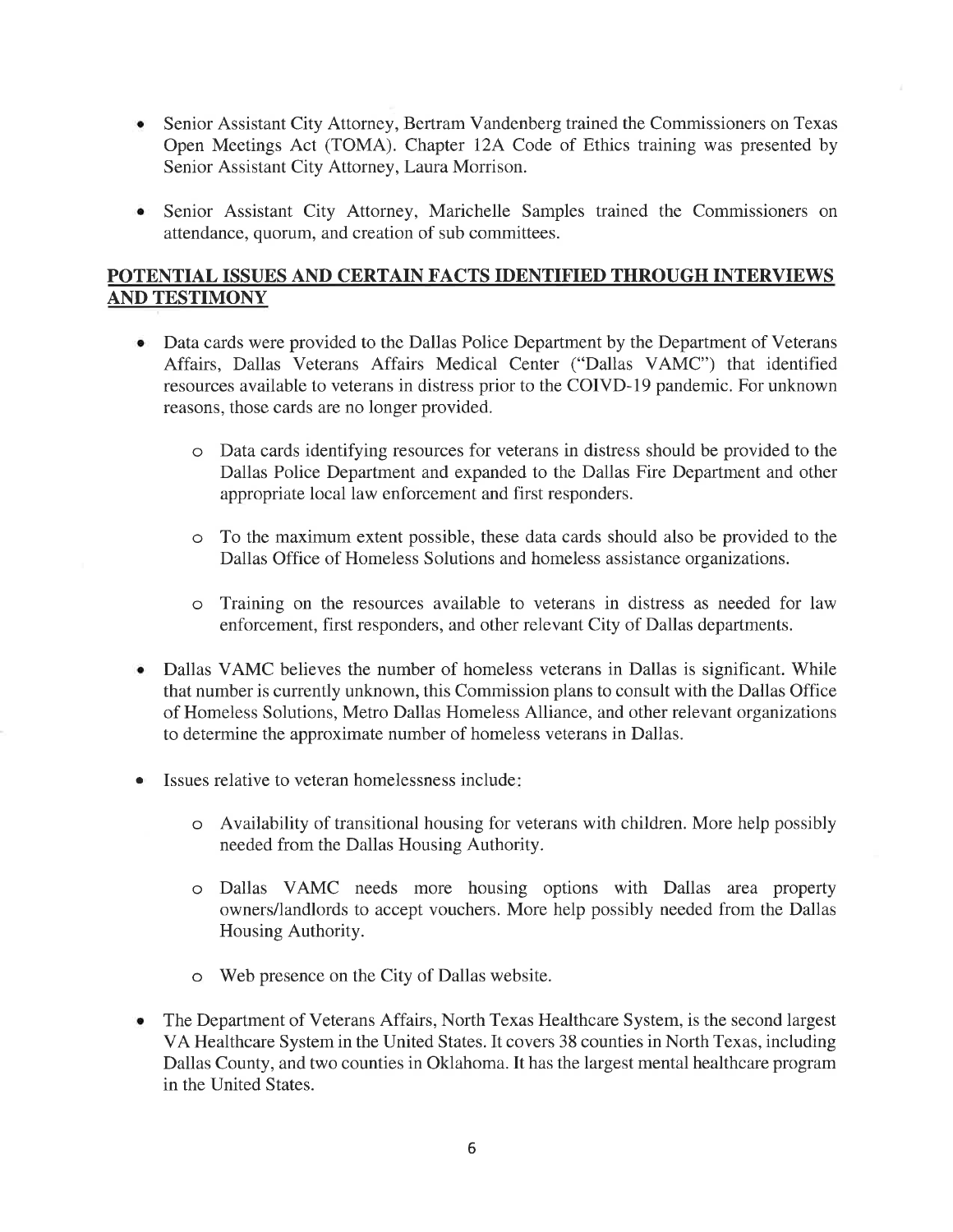- Many veterans are unaware of their eligibility for benefits with the Department of Veterans Affairs, some do not even identify themselves as veterans merely as former service members.
- Dallas VAMC lacks approximately 2,000 square feet of space needed to assist local veterans. Such space could be used for Veterans Service Organizations ("VSO") to work with veterans to apply for benefits with the Department of Veterans Affairs. a
- Veterans often are unable to access resources unless they have the ability to prove military service, many have lost discharge papers (DD-2I4 or equivalent). a
- Veterans with mental health and substance abuse issues need extra assistance (case work) to prepare them for, and assist in, transition to stable housing and work.
- The Department of Veterans Affairs makes suicide prevention one of its highest (and possibly the highest) priorities. The veteran suicide rate in this region has declined from the prior year for the first time since 2001. o
- Veterans often do not know how to access the resources that are available to assist them and lack a single point of contact to assist them in connecting to those resources.
- Veterans often have difficulty physically accessing resources, getting transportation to various resource providers, internet access, etc. In addition, the VA has moved its benefits resource operations from the Dallas VAMC to less accessible location in Grand Prairie adversely impacting claims assistance in Dallas.
- Veterans benefit claims are often delayed due to missing documentation, incomplete claims or through large caseloads for Veterans Service Officers and the VA claims system. Veterans need assistance in managing their claims and appeals if required. o

#### RECOMMENDATIONS FOR DALLAS CITY MANAGER AND CITY COUNCIL

- Coordinate with Dallas Police Department, Dallas Fire Department, and other relevant local law enforcement and first responders, on the one hand, and the Department of Veterans Affairs, Dallas Veterans Affairs Medical Center ("Dallas VAMC"), on the other hand, for law enforcement and first responders to have data cards in their possession for contact resources relative to veterans in distress and training, as needed, on addressing veterans in distress and the capabilities of the local resources that are available to assist them. Implement distribution of data cards and training. o
- Coordinate with the Dallas Office of Homeless Solutions, on the one hand, and Dallas VAMC, on the other hand, to provide the Dallas Office of Homeless Solutions with data cards referenced in the foregoing paragraph. Implement distribution of data cards and training. o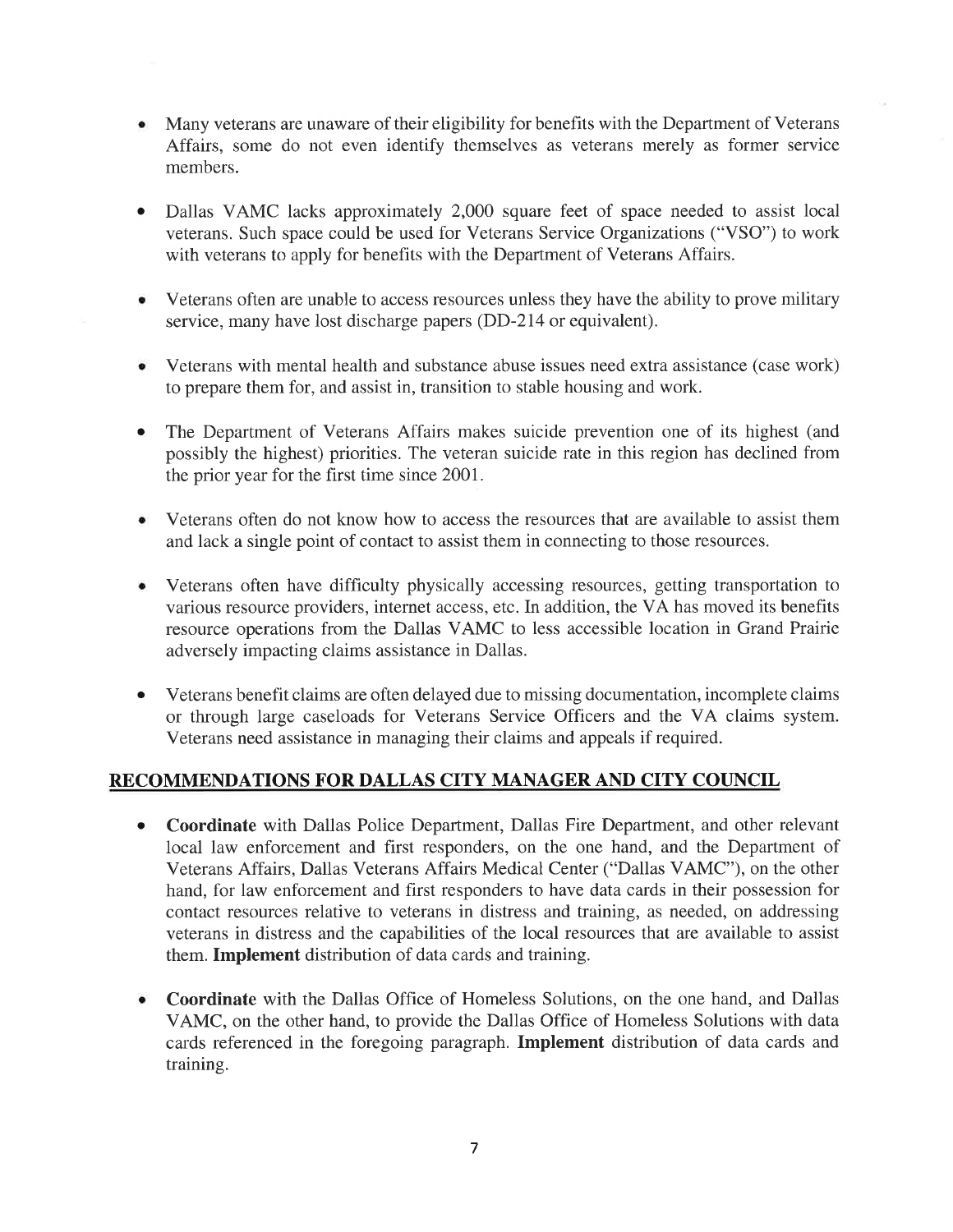- o Dallas Office of Homeless Solutions coordinates with and provides data cards to homeless assistance organizations in Dallas.
- a Provide resources and coordinate case management for health, housing, and job assistance among City of Dallas, Dallas County, State of Texas, and U.S. Department of Veterans Affairs.
	- o Possible involvement and/or coordination with the Dallas Economic Development Corporation.
- o Coordinate with Dallas VAMC and the Dallas Housing Authority and implement other resources to help reduce homeless veteran rate by:
	- o Increasing available transitional housing for veterans with children
	- Increasing housing availability veterans in general o
	- Possible incentives for Dallas area property owners/landlords to accept vouchers o
- Outreach to veterans in particular to establish eligibility, engage them with medical, mental health, housing services, etc. a
	- o Examples include public service announcements on Dallas Area Rapid Transit vehicles.
	- o The City of Dallas employs many veterans, so possible internal advertisement on availability of benefits and who to contact for help in applying for benefits, such as Veterans Service Organizations ("VSOs").
	- o VSO entities that can assist veterans in learning about available benefits and applying for benefits can be found on the Department of Veterans Affairs website here - https://www.va.gov/vso/. Examples of VSO entities include the Veterans of Foreign Wars, the American Legion, and many others.
- a Identify and potentially provide resources for additional space to assist the Dallas VAMC with its approximate 2,000 square feet shortage of space, such space being needed for VSO work with and for veterans in learning about and applying for benefits with the Department of Veterans Affairs.
- Identify and potentially provide human resources to work with and for veterans in learning about and applying for benefits with the Department of Veterans Affairs.
- Provide resources and coordinate case management with City, County and State government veterans and social service agencies. a